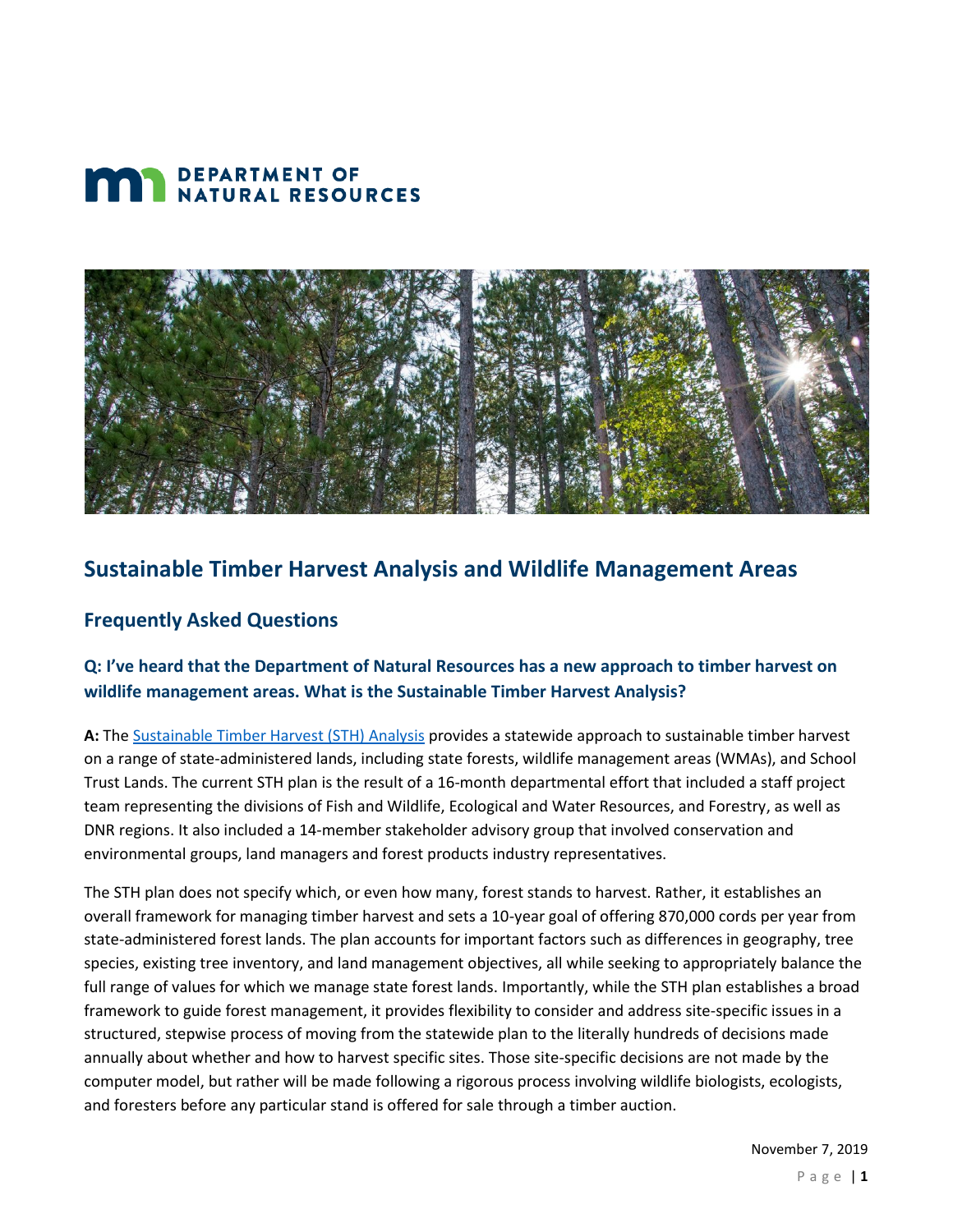#### **Q: Will timber harvest on WMAs increase under the STH plan?**

A: No. WMAs are working lands and have for many years been included as part of the state's timber harvest planning. Since 2011, the amount of timber offered on WMAs has been around 130,000 cords annually, or about 14 percent of timber offered from all state lands. The STH plan calls for about 104,400 cords, or about 12 percent of timber offered from all state lands to come from WMAs. Relative to many other types of state forest lands, the plan calls for more, older forest on WMAs, a higher percentage of trees left uncut during harvest, and other measures to support wildlife and biological diversity. With that said, the age and species mix of the timber offered for sale from WMAs will differ from recent years, reflecting changes that are needed over time to achieve and maintain a balanced age and species structure that supports diverse habitat values.

#### **Q: How many acres of forest does DNR manage?**

A: Overall in Minnesota, there are nearly 15 million acres of productive forest land. About 1.8 million acres of that total are federally managed, 2.4 million acres are managed by counties or municipalities and nearly 8 million acres are privately owned or are held by tribal nations.

The DNR manages just over 5 million acres of land in the forested part of the state. Not all of that is available for timber harvest. Areas like state parks, scientific and natural areas, old growth forest stands, and buffers along rivers, lakes and streams do not have planned harvest, and other areas grow trees but are not marketable. All told, the DNR manages 2.7 million acres of "productive timber land" that was included in the STH analysis. About 400,000, or 15 percent, of these 2.7 million acres are on WMAs.

### **Q: Does the way in which lands came into state ownership affect DNR management obligations?**

A: Yes. Many state lands have management obligations attached to them. Two examples that have particular relevance to the STH are School Trust Lands and Consolidated Conservation Area "Con-Con" lands.

The DNR manages 2.5 million acres of School Trust Lands, which the United States granted to the state in the mid-1800s. The Minnesota constitution and state law require that these lands be managed in ways that maximize long-term revenue to the Permanent School Fund, consistent with sound natural resource principles. Interest and dividends generated by the Fund are used to support the annual budgets of all school districts in the state. There are about 25,000 acres of forested School Trust Lands in WMAs.

The DNR also manages 1.55 million acres of Con-Con lands that came into state ownership through tax forfeiture in the 1920s and 1930s. Con-Con lands that are designated as WMAs are managed primarily, but not solely, for wildlife. Income generated from management on these lands is split evenly between the state and the county in which the lands lie. There are nearly 134,000 acres of Con-Con lands in WMAs in Minnesota.

Most of the remainder of DNR-managed lands were acquired through purchase, county board action, or gifts. For additional information about public lands managed by the DNR, see [the public lands page](https://www.dnr.state.mn.us/aboutdnr/publiclands/index.html) on the DNR website..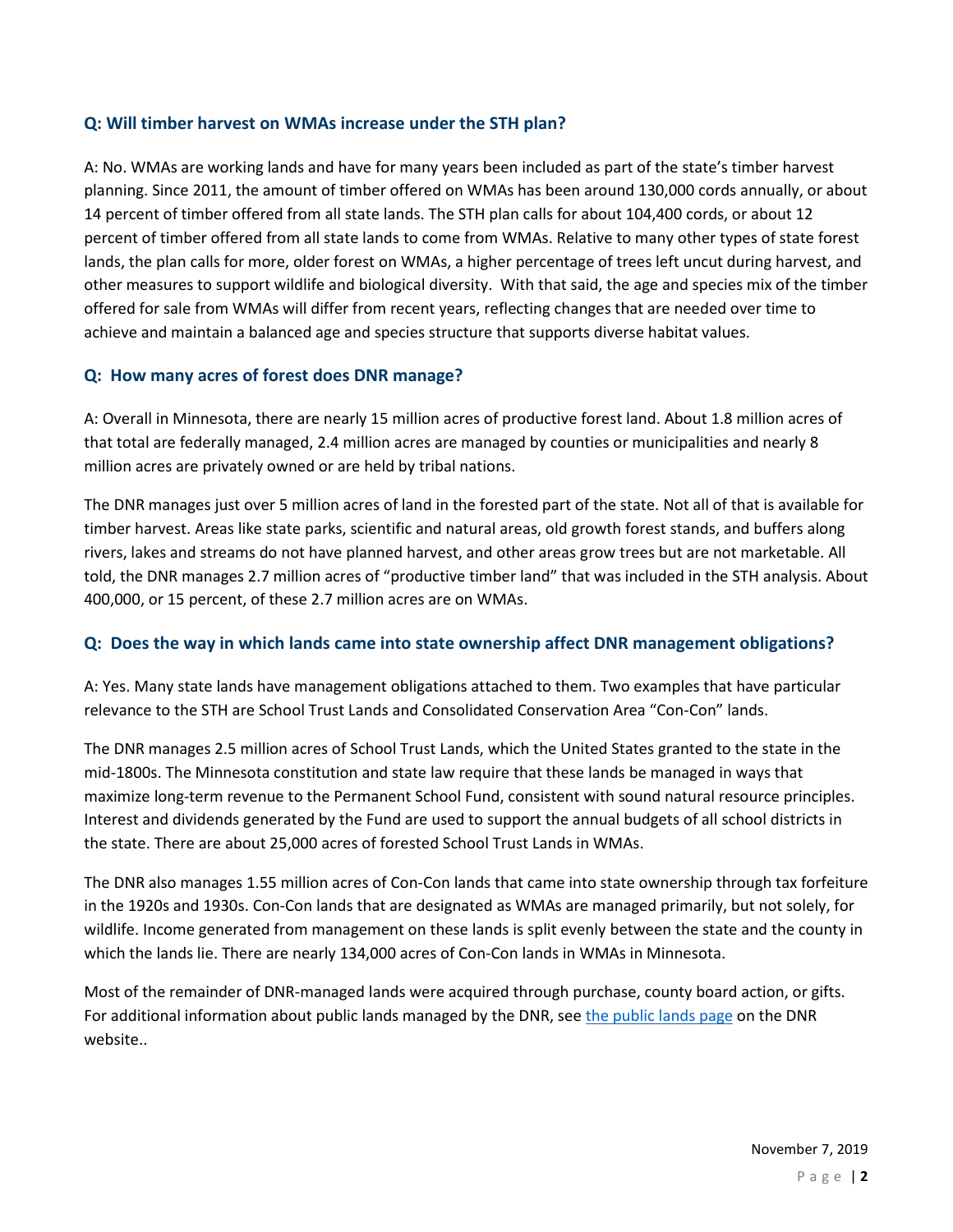### **Q: Did the STH analysis take into account wildlife habitat?**

A: Yes, very much so. The analysis included a range of factors. In addition to timber values, other critical values accounted for included water quality, wildlife, and biological diversity. Using a sophisticated model, the DNR and its stakeholder advisory group were able to examine the effects of different approaches to timber harvest (amount, species mix, etc.) on other critical forest values. Of particular note, the authorizing language for WMAs requires that they are managed primarily for quality wildlife habitat, and the harvest levels identified in the STH plan are fully compatible with this requirement. The plan recognizes that different forest-dependent wildlife species benefit from different ages and types of trees. It relies on active management to ensure a diverse mix of forest types now and indefinitely into the future in order to provide a full range of habitat.

### **Q: Why cut timber on WMAs at all? Doesn't that disrupt wildlife?**

A: Disturbance is an essential part of how natural systems work. This is true of Minnesota's rivers, lakes, grasslands, and forests.



Forest disturbance, whether through fire, wind events, or timber harvest, is key to long-term forest health and wildlife habitat. Some important kinds of forests—oak and jack pine for example—require disturbance in order to regenerate. Carefully planned harvest is the primary active management tool we have available to help generate a desirable mix of tree species and ages sustainably into the future. This ensures our WMAs support a range of species, including those that benefit from young forests (e.g., ruffed grouse, woodcock and white tailed deer) and old forests (e.g., fisher, marten and some ducks). Younger forests and older forests can differ in many ways, but one is not necessarily better than the other.

## **Q: I've heard that the DNR's wildlife managers feel their concerns haven't been heard. How were different perspectives within the DNR considered in this process?**

A: DNR experts in plant ecology, rare species, wildlife, and forestry had considerable input into the STH plan and continue to have a strong voice as we move to implementing that plan. For example, the STH planning process considered specific habitat management input from wildlife staff for each WMA or work area. This was done to ensure that the statewide framework recognized important geographic differences and needs. At the same time, one of the objectives of STH was to ensure appropriate consistency to how we meet habitat objectives and other forest values through timber harvest across the state. That is to say, the same general principles should be guiding our approach to achieving a particular forest type and age over similar site conditions.

It is important to remember that the STH planning effort resulted in a basic framework to guide timber harvest statewide in a way that meets our multiple forest management goals. As we move to implementation and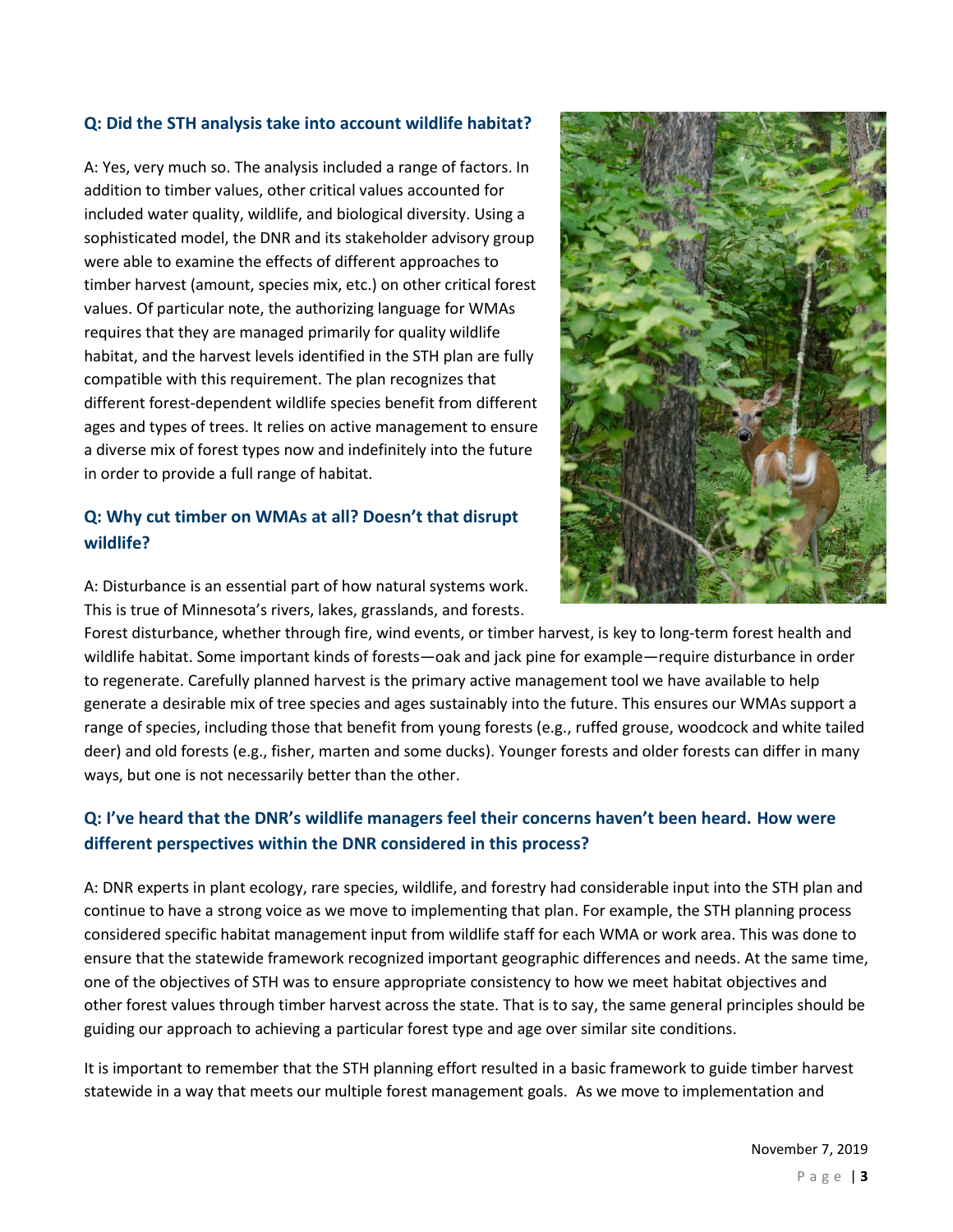specific stands of timber are identified for potential harvest, wildlife managers, ecologists, and foresters will all have additional opportunities to provide critical input at the site level. This continues a decades-long history of interdisciplinary forest management at the DNR. Working collaboratively, our wildlife managers and other experts will have meaningful discretion to make adjustments, as well as to develop site-specific prescriptions that protect and enhance wildlife habitat while meeting timber harvest goals. Importantly, the STH computer tool will not dictate which stands are harvested, or how harvest is done. Rather, based on the STH plan's overall objectives, the computer model is used to generate the list of potential stands that are then subject to the interdisciplinary review process. The end result is a process that very much values the expertise of wildlife managers and other natural resource professionals, while also seeking to improve the consistency with which we pursue our habitat and other forest management goals.

### **Q: Do local wildlife staff have the final say in determining how timber harvest is conducted on WMAs?**

A: The professional expertise and experience of the DNR's wildlife managers is critical to our forest management decisions. However, no staff in the DNR have complete autonomy and final decision authority, whether they work managing wildlife, parks, fisheries, or minerals. The DNR employs a robust, interdisciplinary approach to making all complex natural resource decisions, including those involving timber harvest. This approach includes rigorous analysis, such as that involved in the STH, and robust conversations among staff and with leadership. We also carefully consider the perspectives of local, federal, and tribal governments, stakeholder groups, and the public. These conversations make our decisions better, and we have important processes for ensuring all voices are carefully considered. Often these processes do result in decisions being made at the field level, and that will continue to be the case with many of our timber harvest decisions on WMAs and elsewhere. However, there are also times when these decisions will be elevated to ensure consistency and appropriate balancing of multiple objectives.

### **Q: Why use a computer model to do this work?**

A: The work is actually accomplished through a combination of computer modeling and collaboration among fish and wildlife managers, botanists and ecologists, and foresters. The 2.7 million acres of state forest land where timber harvest occurs are made up of 140,000 individual stands—each with its own species composition, age, growth potential, and conservation characteristics. This is too much information to track and sort without the aid of a computer model. Every year, a work list (stand exam list) is created, and those forest stands are considered by DNR staff to decide: if the stand should be harvested, how it should be harvested, and how the stand should be regenerated. As described below, the DNR also seeks comment on the annual stand exam lists from a range of external parties.

### **Q: What happens next with STH implementation?**

A: While the STH plan included stakeholder input and interdisciplinary work to set the 10-year goal, this is not the end of coordination and outreach. Staff across DNR divisions have been working together to develop a 10 year stand exam list. This is the pool from which annual timber harvest plans are developed. The 10-year exam list will be shared with the public once it is compiled and documentation is complete.